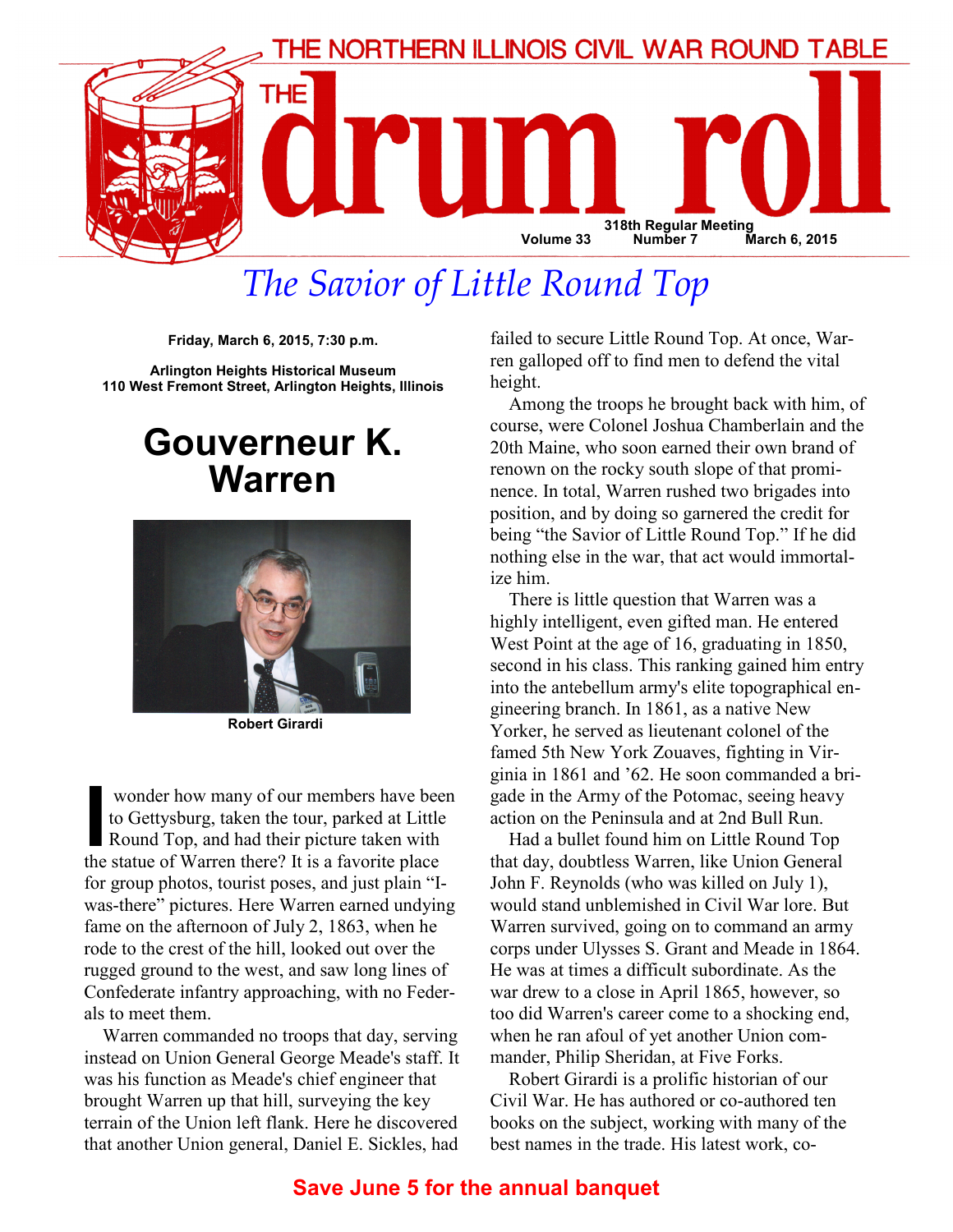authored with Paula Walker, tackles this fascinating, controversial figure. The Soldiers' General: Major General Gouverneur K. Warren and the Civil War is certain to be another fine addition to our understanding of the Army of the Potomac. Girardi is a detective with the Chicago Police Department, a member of numerous round tables, a ceaseless promoter of all things historical in the state, and a welcome friend to us at Northern Illinois Civil War Round Table. Please join us for his presentation.

If you would like to join us for dinner with Rob Girardi at Sam's of Arlington restaurant, 1863 West Central Road, Arlington Heights, at 5:30 p.m. before the meeting on March 6, please contact Denise Limburg at dlimburg@prodigy.net or  $(847)$  382-1022 by Wednesday, March 4. — Dave Powell

# Civil War Movies

#### By Dave Corbett

n the evening of February 6, 2015, Professor Bruce Allardice of South Suburban College, an author and a member or

officer of a number of Chicago-area round tables, presented The Civil War in the Movies. Relying only slightly on the aid of Power Point to illustrate the selected movie titles and to showcase the actors, the everaffable Allardice stated that although there are almost one hundred Civil War or Civil War–



Gone with the Wind

related films, some even antedating the iconic silent film The Birth of a Nation, he would limit his focus to three films he considered indicative of not only the genre but also of generational interpretation of the themes of each.

 The three films featured were the Hollywood mega-blockbuster Gone with the Wind (1939), Shenandoah (1965), and Glory (1989).

Allardice explained that *Gone with the Wind*, based on the best-selling novel of the same name, with an unprecedented media blitz (which actress



would portray Scarlett in the film?) and an Academy Award-winning cast (including Hattie McDaniel, who was cast as Mammy and who became the first African-American to win an Oscar) emerged not only as the most famous Civil War– themed film but also as one of

**Glory** 

the top ten of the 100 best American films. Although critically and popularly acclaimed, the film was criticized for its portrayal of amenable slaves, a thinly veiled reference to the Ku Klux Klan, and its Lost Cause appeal.

Shenandoah, starring Jimmy Stewart as a pacifist, non-slave-holding Virginia farmer, reflected the growing disillusionment and antiwar attitudes of the 1960s. The film portrays the farmer trying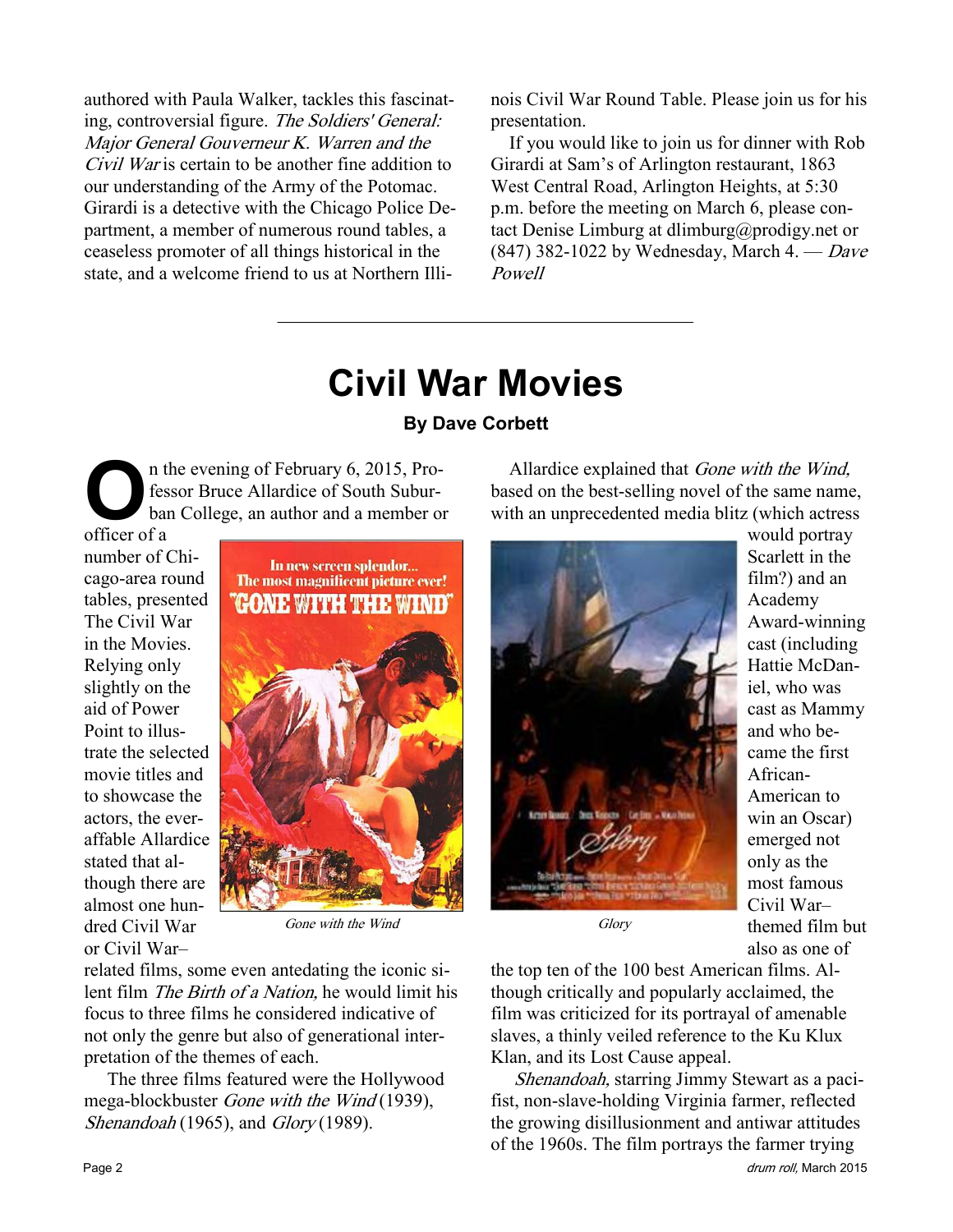to remain neutral in wartorn Virginia until the conflict affects his family.

 From the antiwar Shenandoah, Allardice neatly segued to *Glory*, a war drama that brought to the large screen the story of the formation of the most famous of the U.S. Colored Troops, the 54th Massachusetts Volunteer Infantry Regiment, and the



Shenandoah

travails of its white colonel, Robert Gould Shaw. Boasting a solid cast, the film was well received and increased the African-American presence and perspective in the pantheon of Civil War filmography.

 As Allardice opined in his all-too-brief discussion, he could talk about Civil War movies all night long. Perhaps another time.

#### March Events

March 10, Battlefield Balladeers will perform at the Palos Park Public Library, 12330 South Forest Glen Boulevard, 7 p.m. More information is available at http://battlefieldballadeers.weebly.com/.

March 11, Civil War Museum, Kenosha, WI. Lincoln Lore Discussion Group will cover Lincoln the Congressman, noon. Topics arise from the museum's collection of *Lincoln Lore Bulletins*, first published by the Louis A. Warren Lincoln Library and Museum in 1928. Links for downloading each session's Bulletin can be found at www.thecivilwarmuseum.org. Information on all Civil War Museum programs is available at (262) 653-4140 or www.thecivilwarmuseum.org. March 12, Lake County Civil War Round Table. Dick Stilling will speak on President Abraham

Lincoln's Assassination.

March 13, Civil War Museum, Kenosha, WI. Trevor Steinbach will speak on the Other Civil War Prison Camps in Illinois, noon. Program sponsored by the Milwaukee Civil War Round Table and the Iron Brigade Association.

March 13, Chicago Civil War Round Table. Thomas Huntington will speak on Searching for George Gordon Meade.

drum roll, March 2015 **page 3** March 14–15, Civil War Museum, Kenosha, WI. Civil War Medical Weekendwill feature living history, programs, and exhibits commemorating the role of physicians, nurses, and caregivers during the Civil War as presented by the surgeons

and nurses of the 17th Corps medical staff. Helen Miam will speak on Civil War Nurse Mary Ann Bickerdyke, 11 a.m., Saturday. Bob Kahn will speak on A Recipe for Success: Lizzie Kander and the Settlement Cookbook, 1 p.m., Saturday. March 19, McHenry County Civil War Round Table. Ed Urban will speak on Colonel C. R. Ellet and the Sage River of the Queen of the West and Ironclad Indianola.

March 20, Salt Creek Civil War Round Table. Samuel Blackwell will speak on the 20th Illinois Cavalry.

March 21, Civil War Museum, Kenosha, WI. Civil War Expo will feature living history, heritage groups, and Civil War round tables from around the Midwest, who will present samples of their programming to introduce visitors to their Civil War interpretation, 10 a.m.–3 p.m. Paul Johnson will speak on William W. Robinson, Colonel of the 7th Wisconsin Volunteer Infantry, 1 p.m. The Old Soldier Fiddlers will present a musical concert, 2:30 p.m.

March 25, Civil War Museum, Kenosha, WI. Lincoln Lore Discussion Group will cover Lincoln's Co-Workers and Staff, noon. Topics arise from the museum's collection of Lincoln Lore Bulletins, first published by the Louis A. Warren Lincoln Library and Museum in 1928. Links for downloading each session's Bulletin can be found at www.thecivilwarmuseum.org.